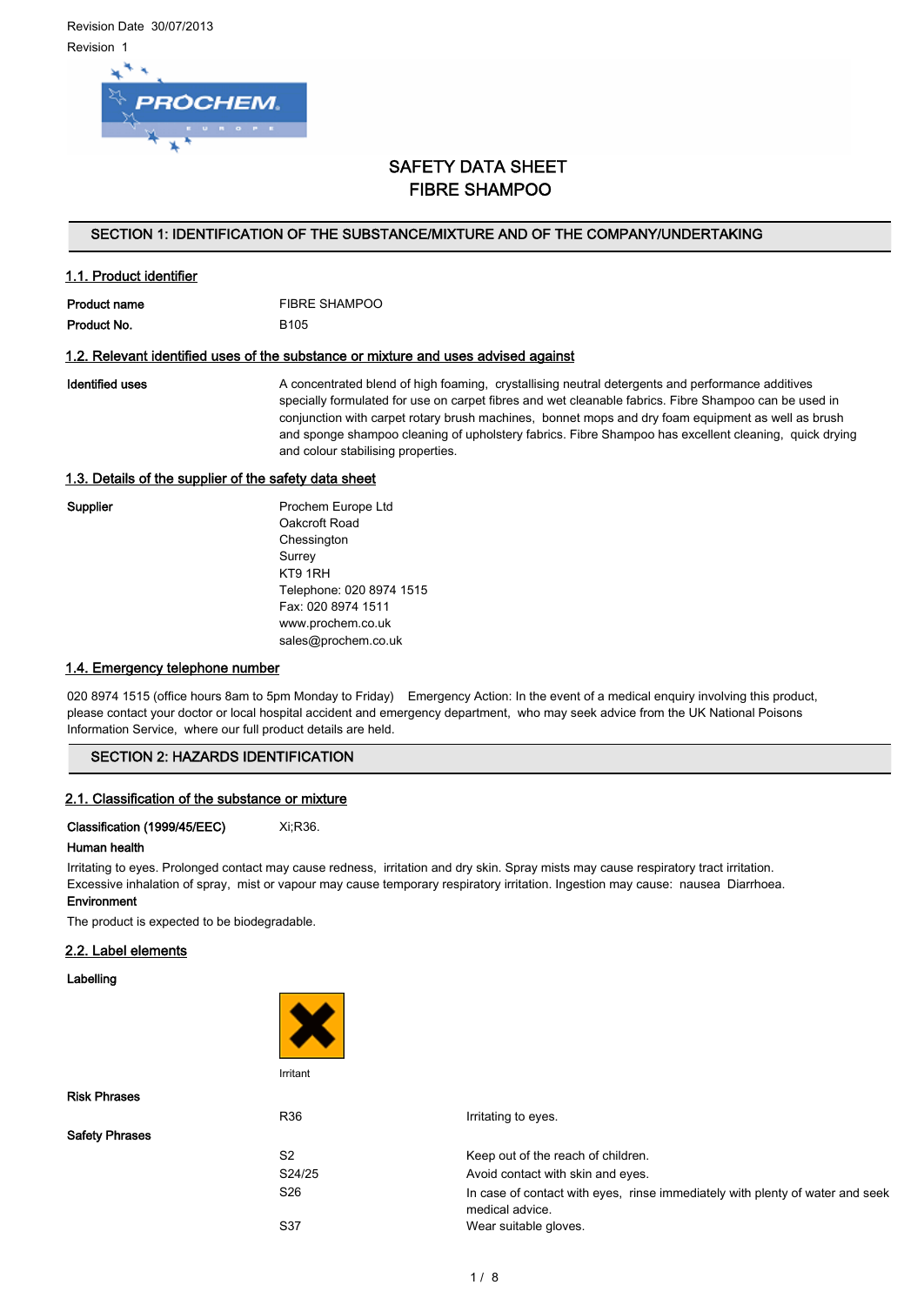# 2.3. Other hazards

See section 8 for details of exposure limits.

## SECTION 3: COMPOSITION/INFORMATION ON INGREDIENTS

#### 3.2. Mixtures

| SULFURIC ACID, MONO-C10-16-ALKYL ESTERS, AMMONIUM SALTS<br>$< 5\%$                                |                   |                                                               |     |
|---------------------------------------------------------------------------------------------------|-------------------|---------------------------------------------------------------|-----|
| CAS-No.: 68081-96-9                                                                               | EC No.: 268-364-5 |                                                               |     |
|                                                                                                   |                   |                                                               |     |
| Classification (EC 1272/2008)<br>Acute Tox. 4 - H302<br>Skin Irrit. 2 - H315<br>Eye Dam. 1 - H318 |                   | Classification (67/548/EEC)<br>Xn;R22.<br>Xi, R38, R41.       |     |
| SULFURIC ACID, C12-14-ALKYL (EVEN NUMBERED) ESTERS, SODIUM SALTS<br><5%                           |                   |                                                               |     |
| CAS-No.: 85586-07-8                                                                               | EC No.: 287-809-4 |                                                               |     |
| Classification (EC 1272/2008)<br>Acute Tox. 4 - H302<br>Skin Irrit. 2 - H315<br>Eye Dam. 1 - H318 |                   | Classification (67/548/EEC)<br>Xn;R22.<br>Xi;R38,R41.         |     |
| PROPAN-2-OL                                                                                       |                   |                                                               | <5% |
| CAS-No.: 67-63-0                                                                                  | EC No.: 200-661-7 |                                                               |     |
| Classification (EC 1272/2008)<br>Flam. Liq. 2 - H225<br>Eye Irrit. 2 - H319<br>STOT SE 3 - H336   |                   | Classification (67/548/EEC)<br>F; R11<br>Xi;R36<br><b>R67</b> |     |
| ALCOHOLS, C12-14                                                                                  |                   |                                                               | 1%  |
| CAS-No.: 80206-82-2                                                                               | EC No.: 279-420-3 |                                                               |     |
| Classification (EC 1272/2008)<br>Aquatic Acute 1 - H400                                           |                   | Classification (67/548/EEC)<br>N;R50.                         |     |

The Full Text for all R-Phrases and Hazard Statements are Displayed in Section 16.

# SECTION 4: FIRST AID MEASURES

## 4.1. Description of first aid measures

#### Inhalation

Move the exposed person to fresh air at once. Get medical attention if any discomfort continues.

#### Ingestion

Drink a few glasses of water or milk. Rinse mouth thoroughly. Get medical attention immediately! Never give liquid to an unconscious person. DO NOT INDUCE VOMITING!

## Skin contact

Immediately rinse with water. Get medical attention if irritation persists after washing.

# Eye contact

Promptly wash eyes with plenty of water while lifting the eye lids. Continue to rinse for at least 15 minutes. Get medical attention if irritation persists after washing.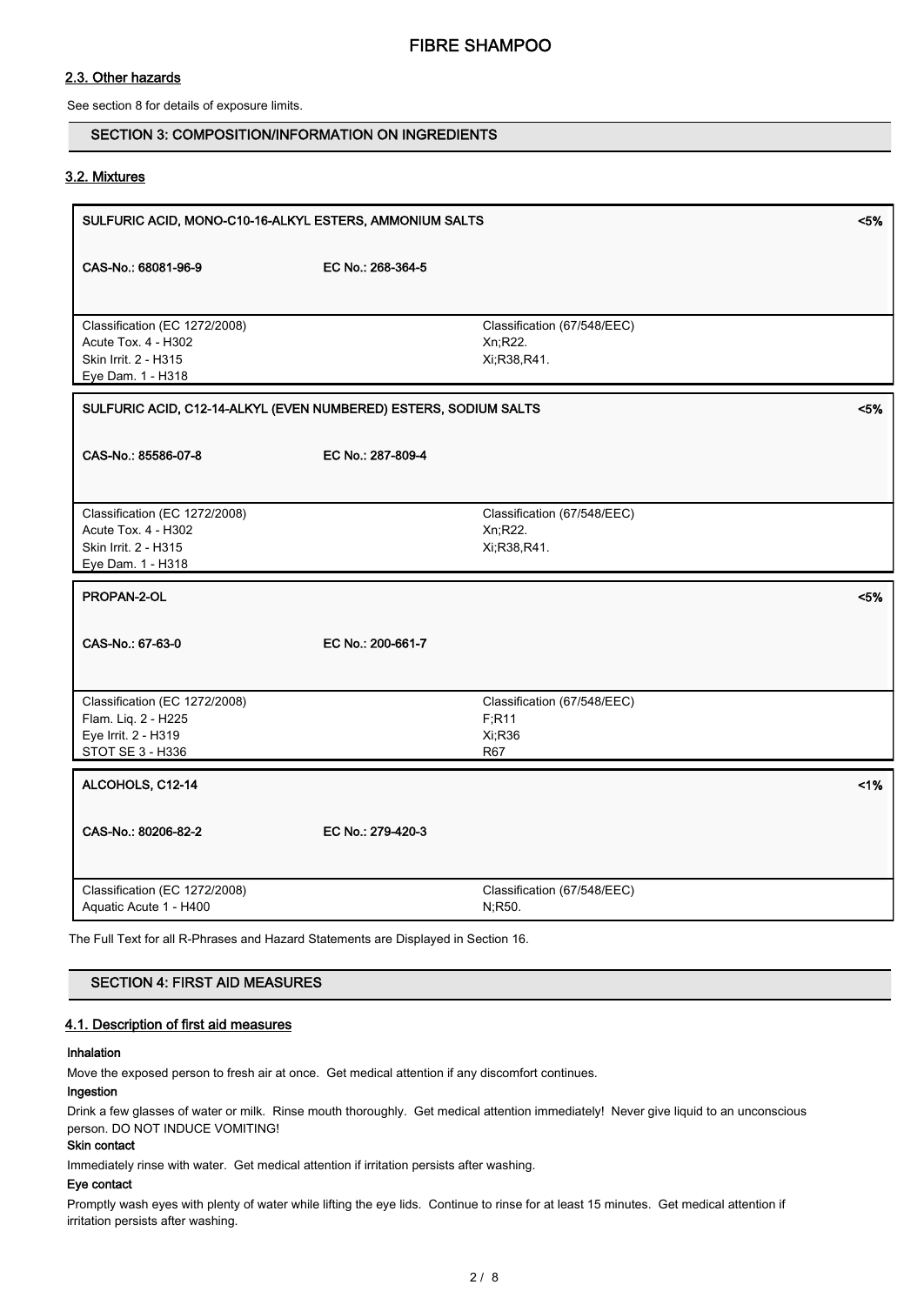# FIBRE SHAMPOO

## 4.2. Most important symptoms and effects, both acute and delayed

#### Ingestion

May cause discomfort if swallowed. Nausea, vomiting. Central nervous system depression.

Eye contact

Irritating to eyes.

# 4.3. Indication of any immediate medical attention and special treatment needed

Treat Symptomatically. Rinse the eye with water immediately. If swallowed: Get medical attention immediately!

#### SECTION 5: FIREFIGHTING MEASURES

## 5.1. Extinguishing media

#### Extinguishing media

This product is not flammable. Use: Water spray, dry powder or carbon dioxide.

#### 5.2. Special hazards arising from the substance or mixture

#### Hazardous combustion products

Thermal decomposition or combustion may liberate carbon oxides and other toxic gases or vapours. Sulphur dioxide. Sulphuric acid

## (H2SO4).

Unusual Fire & Explosion Hazards

No unusual fire or explosion hazards noted.

#### 5.3. Advice for firefighters

#### Protective equipment for fire-fighters

No specific recommendations.

## SECTION 6: ACCIDENTAL RELEASE MEASURES

#### 6.1. Personal precautions, protective equipment and emergency procedures

Wear protective clothing as described in Section 8 of this safety data sheet.

#### 6.2. Environmental precautions

Do not discharge onto the ground or into water courses.

#### 6.3. Methods and material for containment and cleaning up

Collect with absorbent, non-combustible material into suitable containers. Dispose of waste and residues in accordance with local authority requirements.

#### 6.4. Reference to other sections

For personal protection, see section 8. For waste disposal, see section 13.

#### SECTION 7: HANDLING AND STORAGE

#### 7.1. Precautions for safe handling

Wear protective clothing as described in Section 8 of this safety data sheet. Wash hands after handling. Wash contaminated clothing before reuse. Do not eat, drink or smoke when using the product.

#### 7.2. Conditions for safe storage, including any incompatibilities

Store in closed original container at temperatures between 5°C and 30°C. Keep out of the reach of children.

#### 7.3. Specific end use(s)

The identified uses for this product are detailed in Section 1.2.

# SECTION 8: EXPOSURE CONTROLS/PERSONAL PROTECTION

#### 8.1. Control parameters

| Name                | <b>STD</b> |         | TWA - 8 Hrs |         | STEL - 15 Min | <b>Notes</b> |
|---------------------|------------|---------|-------------|---------|---------------|--------------|
| <b>IPROPAN-2-OL</b> | <b>WEL</b> | 400 ppm | 999 mg/m3   | 500 ppm | 1250 mg/m3    |              |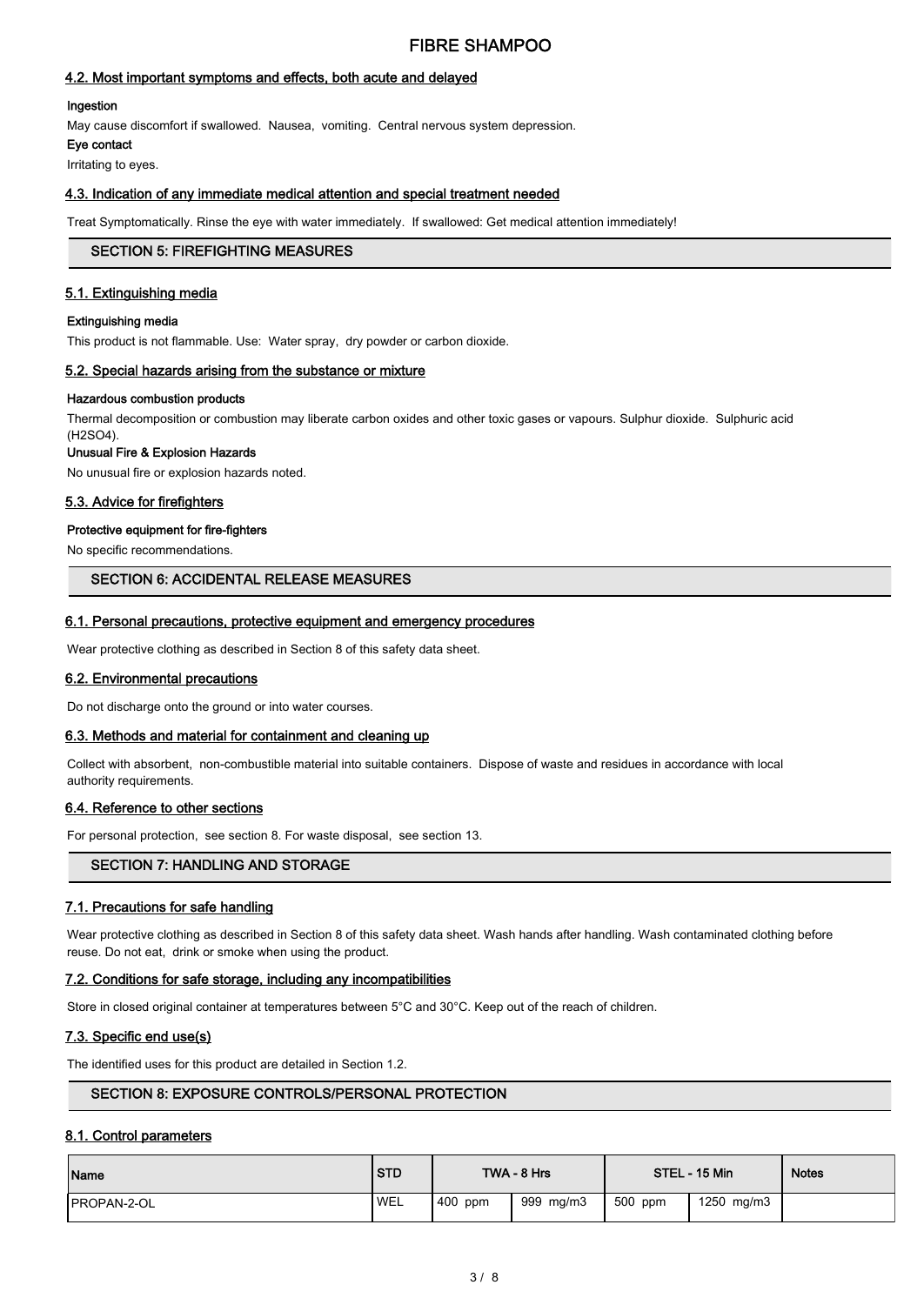# FIBRE SHAMPOO

# 8.2. Exposure controls

#### Protective equipment



#### Engineering measures

Provide adequate ventilation.

#### Respiratory equipment

For situations where recommended exposure limits may be exceeded or where there is a risk of inhalation of fine spray mists, a suitable respirator face mask is recommended.

#### Hand protection

Nitrile gloves are recommended. Protective gloves should be inspected for wear before use and replaced regularly in accordance with the manufacturers specifications.

#### Eye protection

Side shield safety glasses are recommended when handling concentrate or during spray application.

#### Hygiene measures

Wash hands after handling. Wash contaminated clothing before reuse. Do not eat, drink or smoke when using the product.

## SECTION 9: PHYSICAL AND CHEMICAL PROPERTIES

## 9.1. Information on basic physical and chemical properties

| Appearance                                      | Clear liquid.                |
|-------------------------------------------------|------------------------------|
| Colour                                          | Colourless.                  |
| Odour                                           | Lemon. Lime.                 |
| Solubility                                      | Soluble in water.            |
| Initial boiling point and boiling range<br>(°C) | $100^{\circ}$ C              |
| Melting point (°C)                              |                              |
| Not determined.                                 |                              |
| <b>Relative density</b>                         | 1.0                          |
| Vapour density (air=1)                          |                              |
| Not determined.                                 |                              |
| Vapour pressure                                 |                              |
| Not determined.                                 |                              |
| <b>Evaporation rate</b>                         |                              |
| Not determined.                                 |                              |
| pH-Value, Conc. Solution                        | 5.5                          |
| pH-Value, Diluted Solution                      | 7 @ 4%                       |
| Viscositv                                       |                              |
| Not determined.                                 |                              |
| <b>Odour Threshold, Lower</b>                   |                              |
| Not determined.                                 |                              |
| <b>Odour Threshold, Upper</b>                   |                              |
| Not determined.                                 |                              |
| Flash point (°C)                                | 54.5°C CC (Closed cup).      |
|                                                 | Does not sustain combustion. |
| Auto Ignition Temperature (°C)                  |                              |
| Not determined.                                 |                              |
| Flammability Limit - Lower(%)                   |                              |
| Not applicable.                                 |                              |
| Flammability Limit - Upper(%)                   |                              |
| Not applicable.                                 |                              |
| <b>Partition Coefficient</b>                    |                              |
| (N-Octanol/Water)                               |                              |
| Not determined.                                 |                              |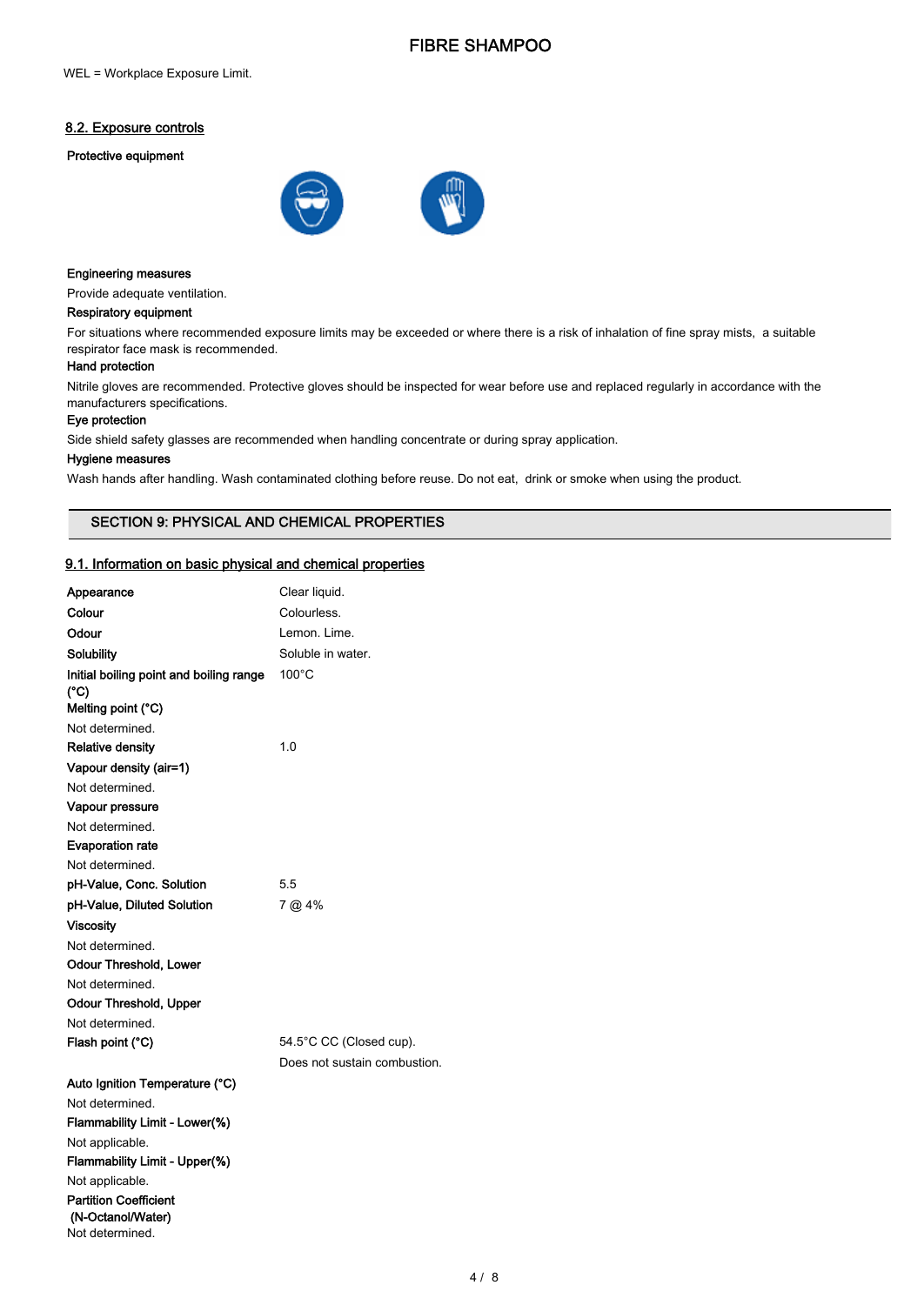#### Explosive properties

Not applicable. Oxidising properties Not applicable.

## 9.2. Other information

None.

# SECTION 10: STABILITY AND REACTIVITY

## 10.1. Reactivity

There are no known reactivity hazards associated with this product.

#### 10.2. Chemical stability

Stable under normal temperature conditions and recommended use.

#### 10.3. Possibility of hazardous reactions

Not determined.

## 10.4. Conditions to avoid

Protect from freezing and direct sunlight. Store in closed original container at temperatures between 5°C and 30°C.

#### 10.5. Incompatible materials

## Materials To Avoid

Strong oxidising agents. Strong acids.

#### 10.6. Hazardous decomposition products

Thermal decomposition or combustion may liberate carbon oxides and other toxic gases or vapours. Sulphur dioxide. Sulphuric acid (H2SO4).

# SECTION 11: TOXICOLOGICAL INFORMATION

# 11.1. Information on toxicological effects

#### Acute toxicity:

Ingestion may cause: Systemic Effects Central nervous system depression. Nausea, vomiting. Diarrhoea. Excessive inhalation of spray, mist or vapour may cause temporary respiratory irritation.

#### **Skin Corrosion/Irritation:**

Prolonged or repeated exposure may cause: skin irritation and dermatitis.

## Serious eye damage/irritation:

Irritating to eyes.

#### Respiratory or skin sensitisation:

Contains Limonene

#### Germ cell mutagenicity:

No effects expected based upon current data.

#### Carcinogenicity:

No effects expected based upon current data.

#### Reproductive Toxicity:

No effects expected based upon current data.

#### Toxicological information on ingredients.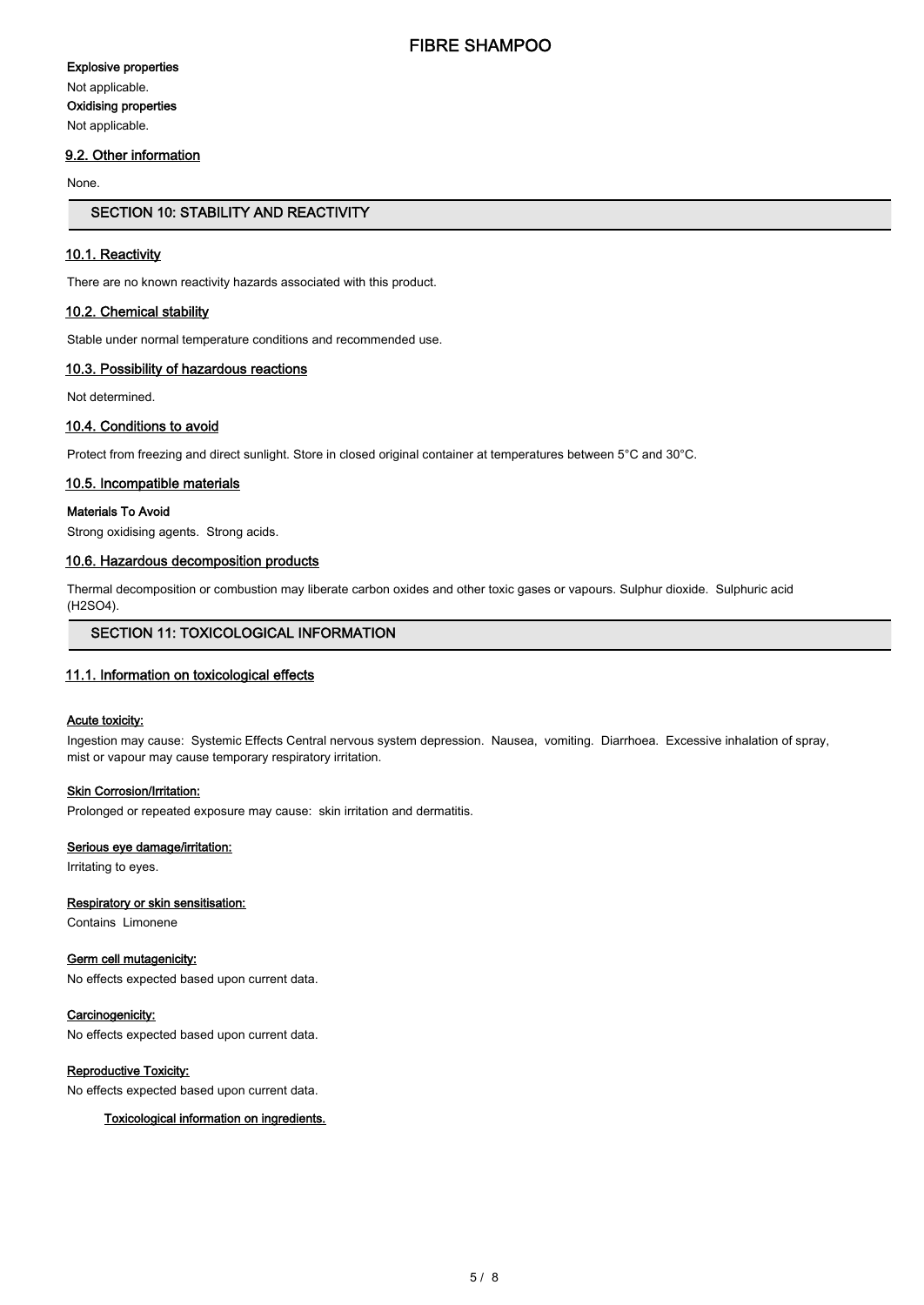# FIBRE SHAMPOO PROPAN-2-OL (CAS: 67-63-0)

#### Acute toxicity:

## Acute Toxicity (Oral LD50)

> 2000 mg/kg Rat

#### Acute Toxicity (Dermal LD50)

> 2000 mg/kg Rabbit

## Acute Toxicity (Inhalation LC50)

> 20 mg/l (vapours) Rat 4 hours

#### SULFURIC ACID, MONO-C10-16-ALKYL ESTERS, AMMONIUM SALTS (CAS: 68081-96-9)

#### Acute toxicity:

Acute Toxicity (Oral LD50)

> 2000 mg/kg Rat

#### SULFURIC ACID, C12-14-ALKYL (EVEN NUMBERED) ESTERS, SODIUM SALTS (CAS: 85586-07-8)

#### Acute toxicity:

Acute Toxicity (Oral LD50)

1800 mg/kg Rat

# SECTION 12: ECOLOGICAL INFORMATION

## 12.1. Toxicity

#### Ecological information on ingredients.

#### PROPAN-2-OL (CAS: 67-63-0)

#### Acute Toxicity - Fish

LC50 48 hours > 100 mg/l Leuciscus idus (Golden orfe) EC 50, 48 Hrs, Daphnia, mg/l >100

#### Acute Toxicity - Aquatic Plants

EC50 72 hours > 100 mg/l Scenedesmus subspicatus

# SULFURIC ACID, C12-14-ALKYL (EVEN NUMBERED) ESTERS, SODIUM SALTS (CAS: 85586-07-8)

Acute Toxicity - Fish LC50 3.6 mg/l Acute Toxicity - Aquatic Invertebrates EC50 4.7 mg/l NOEC 0.508 mg/l IC 50, 72 Hrs, Algae, mg/l >20

#### 12.2. Persistence and degradability

#### **Degradability**

The surfactant(s) contained in this preparation complies(comply) with the biodegradability criteria as laid down in Regulation (EC) No.648/2004 on detergents. Data to support this assertion are held at the disposal of the competent authorities of the Member States and will be made available to them, at their direct request or at the request of a detergent manufacturer.

#### 12.3. Bioaccumulative potential

#### Bioaccumulative potential

Not known. Partition coefficient

Not determined.

#### 12.4. Mobility in soil

#### Mobility:

The product is soluble in water.

#### 12.5. Results of PBT and vPvB assessment

This product does not contain any PBT or vPvB substances.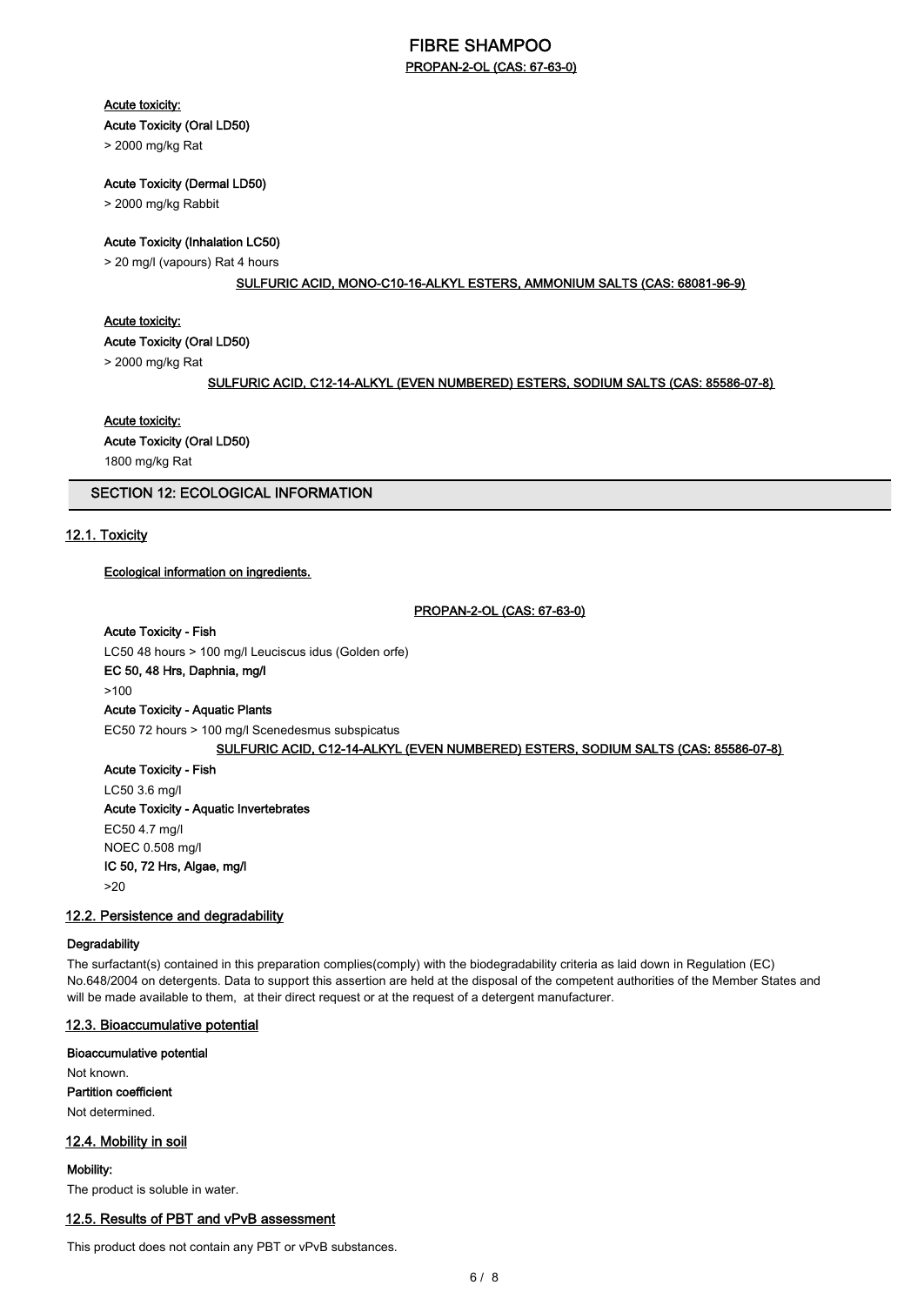# 12.6. Other adverse effects

None known.

## SECTION 13: DISPOSAL CONSIDERATIONS

## 13.1. Waste treatment methods

Dispose of waste and residues in accordance with local authority requirements. Empty containers should be rinsed with water then crushed and disposed of at legal waste disposal site.

## SECTION 14: TRANSPORT INFORMATION

## 14.1. UN number

Not classified for transportation.

## 14.2. UN proper shipping name

None.

## 14.3. Transport hazard class(es)

None.

ADR/RID/ADN Class -

## **IMDG Class**

## 14.4. Packing group

None.

## 14.5. Environmental hazards

Environmentally Hazardous Substance/Marine Pollutant No.

#### 14.6. Special precautions for user

None.

## 14.7. Transport in bulk according to Annex II of MARPOL73/78 and the IBC Code

Not applicable.

## SECTION 15: REGULATORY INFORMATION

## 15.1. Safety, health and environmental regulations/legislation specific for the substance or mixture

#### Uk Regulatory References

The Control of Substances Hazardous to Health Regulations 2002 (S.I 2002 No. 2677) with amendments. Chemicals (Hazard Information & Packaging) Regulations.

#### EU Legislation

Regulation (EC) No 1907/2006 of the European Parliament and of the Council of 18 December 2006 concerning the Registration, Evaluation, Authorisation and Restriction of Chemicals (REACH), establishing a European Chemicals Agency, amending Directive 1999/45/EC and repealing Council Regulation (EEC) No 793/93 and Commission Regulation (EC) No 1488/94 as well as Council Directive 76/769/EEC and Commission Directives 91/155/EEC, 93/67/EEC, 93/105/EC and 2000/21/EC, including amendments. Regulation (EC) No 1272/2008 of the European Parliament and of the Council of 16 December 2008 on classification, labelling and packaging of substances and mixtures, amending and repealing Directives 67/548/EEC and 1999/45/EC, and amending Regulation (EC) No 1907/2006 with amendments.

#### 15.2. Chemical Safety Assessment

No chemical safety assessment has been carried out.

# SECTION 16: OTHER INFORMATION

General information Telephone 020 8974 1515